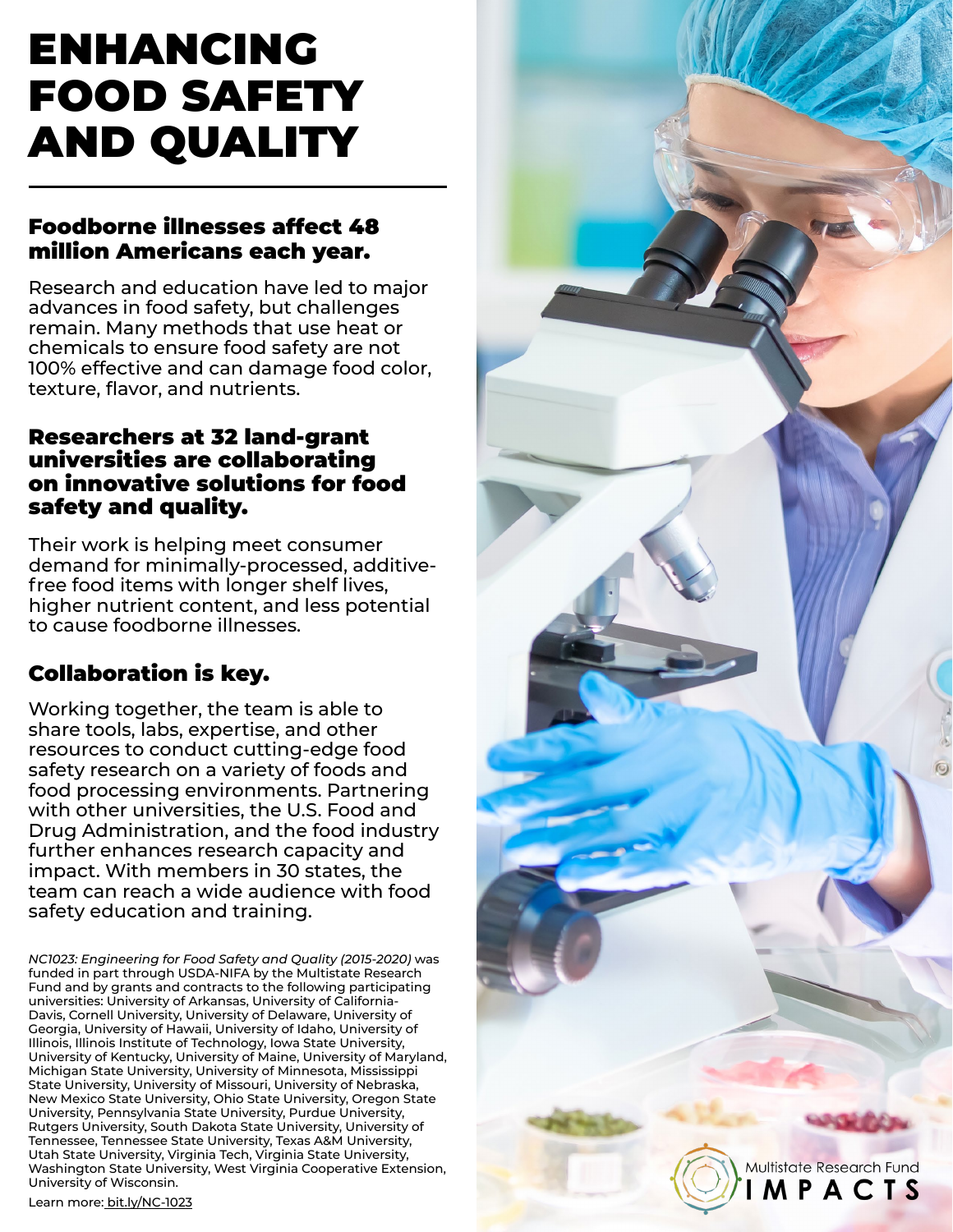# Scientists examine food properties.

Michigan State University and Purdue University researchers designed a device that rapidly measures thermal properties, providing crucial information for predicting heat transfer in food processing systems.

University of California scientists developed powerful imaging techniques to examine food digestion processes. This can help determine if foods with added protein or nutrients are having their intended effects.

#### Scientists developed models that help food companies understand, predict, and optimize food processes.

For example, researchers developed a model to simulate infiltration of bacteria into fresh leafy greens, showing companies how to ensure food safety (Cornell University and Ohio State University).



## New technology extends shelf life.

University of Hawaii scientists developed innovative supercooling technology for beef steaks. Because it does not create ice crystals like traditional freezing, supercooling better preserves food texture and other qualities. This technology is drawing attention from food companies as well as the biomedical industry for use preserving tissues and organs.

Scientists at Oregon State University identified essential oil coatings that protect fruit during storage (University of Tennessee) and created nanocellulosebased coatings that extend the shelf life of fresh fruit.

South Dakota State University showed that ultrasound extends the shelf life of pasteurized milk.

Iowa State University scientists are finding ways to preserve cheese-making ingredients so they can be used during long space missions.

Washington State University scientists created a new kind of flexible, multilayer, metal oxide-coated packaging that extends the shelf life of ready-to-eat meals for soldiers and astronauts.

#### Researchers developed new tools for sterilizing food and processing environments, including:

- Processes that do not rely on heat to kill bacteria, which means they require less energy and do not damage the nutritional and sensory qualities of the food (University of Minnesota).
- Food-grade nanoparticles to help deliver antimicrobials into foods, reaching areas that are difficult to access using conventional sanitization methods (Texas A&M University).
- Nanoparticle coatings that inhibit microbial growth on aluminum surfaces of food processing equipment (University of Hawaii).
- Alternatives to chlorine washes for sanitizing fresh produce (University of California, University of Delaware, University of Maryland, Rutgers University).
- Technologies that inactivate allergens, helping food companies avoid inaccurate labeling, which can lead to recalls that result in loss of revenue and credibility (University of Maine).
- Technologies for reducing pathogens in low moisture foods like flour and spices (Michigan State University, University of Minnesota, Washington State University, University of Arkansas, University of Georgia, Illinois Institute of Technology, U.S. Food and Drug Administration).
- More efficient methods for using X-rays to kill harmful bacteria in oysters without affecting oyster quality (Mississippi State University).



*Researchers at Washington State University developed and licensed microwave assisted pasteurization and sterilization systems (a pilot pasteurization system is pictured above). The pasteurization systems kill bacterial and viral pathogens during production of chilled and frozen ready-to-eat meals, extending their shelf life. The sterilization systems can be used to process up to 150 meals per minute and make shelf-stable meals for military rations, space missions, and retail. Photo courtesy of Washington State University.*